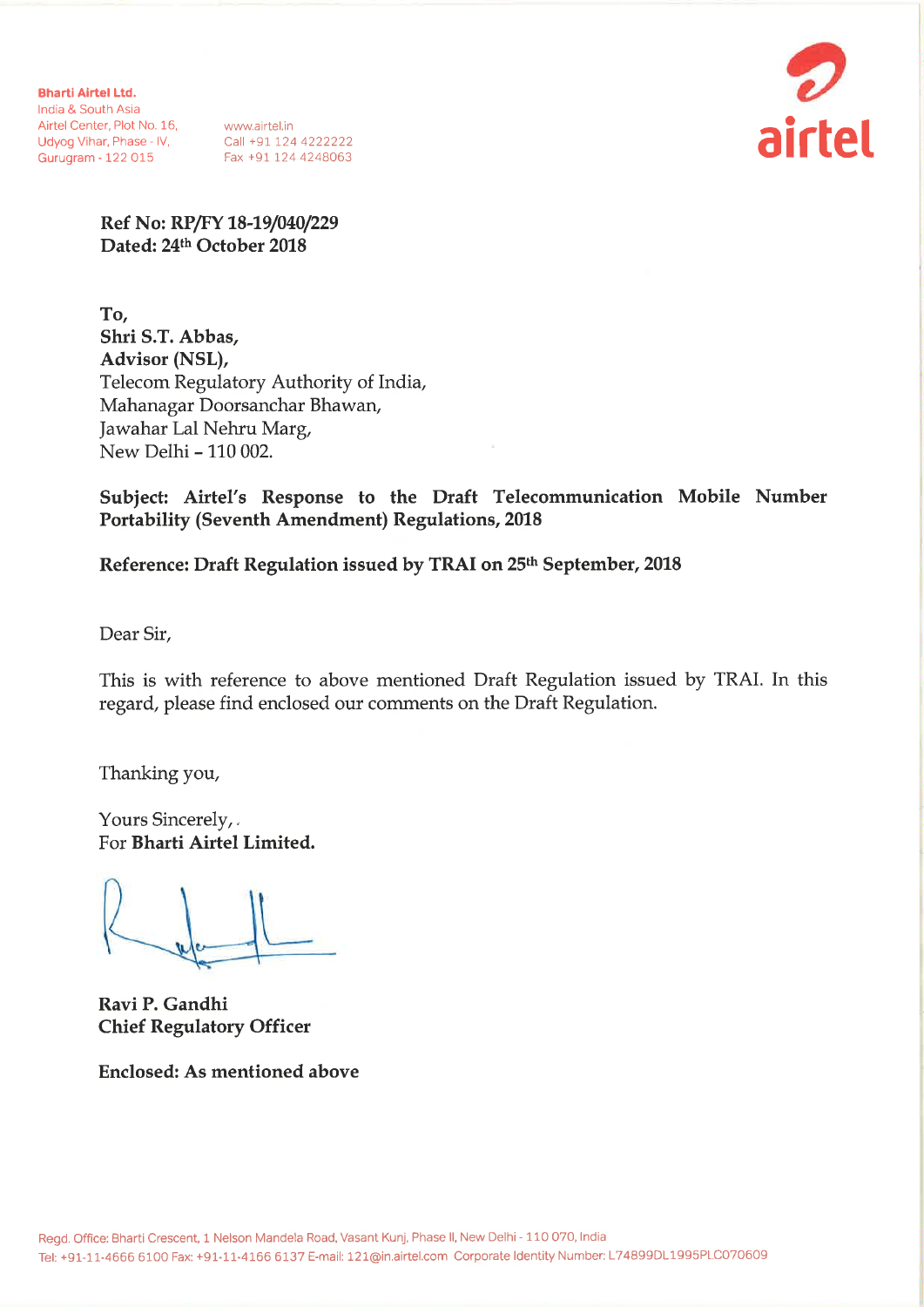# **Airtel's Response to the Draft Telecommunication Mobile Number Portability (Seventh Amendment) Regulations, 2018**

\_\_\_\_\_\_\_\_\_\_\_\_\_\_\_\_\_\_\_\_\_\_\_\_\_\_\_\_\_\_\_\_\_\_\_\_\_\_\_\_\_\_\_\_\_\_\_\_\_\_\_\_\_\_\_\_\_\_\_\_\_\_\_\_\_\_\_\_\_\_\_\_\_\_\_

At the outset, draft Telecommunications Mobile Number Portability (Seventh Amendment) Regulations, 2018 is a progressive step from Customers' point of view as they would now be witnessing a much faster resolution to their request to port out their mobile number. Towards this end objective, Bharti Airtel would extend its utmost cooperation and support to fulfil customers' demand.

MNP has been a major success story in the country as it enabled Customers to retain their mobile number while being able to switch between service providers fulfilling their demand from quality of service, coverage and tariff perspective. The process thus far had by and large been customer friendly, it allowed customers to shift to the new service provider in a more amicable manner while at the same time it allowed the serving Operator to understand Customer's pain and explore feasibility of addressing his issues without the necessity to swap service. Time period defined under the previous regulations provided sufficient time to both customer as well as the serving operator to execute mobile number portability requests so that the exercise does not turn out to be rush through exercise.

While the proposed regulation would no doubt increase the port out success percentage, however, it is hoped, it would not leave the customers disenchanted having to stick to the decision for port out made in a hurry. To the Donor Operator, who had spent time, energy and resource to acquire the customer, it would be completely unfair if it has to part with the customer without being provided with the opportunity to solicit its customer to rectify the deficiency/cause of customer's dissatisfaction leading to porting. Our submissions on the various proposed amendments are as below:

## **1. Proposed real-time Query Response Mechanism (amendment in Regulation 6):**

The new regulation has envisaged establishing a query response mechanism in its network to enable the Mobile Number Portability Service Provider (MNPSP) to access the database of the Donor Operator on real time basis to query the conditions listed in Clauses (a) to (h) under sub-regulation (3) of regulation 6A. From technical perspective, setting up of such a mechanism is under evaluation, however, Bharti Airtel wishes to state that it would like to share response to such query in the form of a "Yes" or "No" reply and no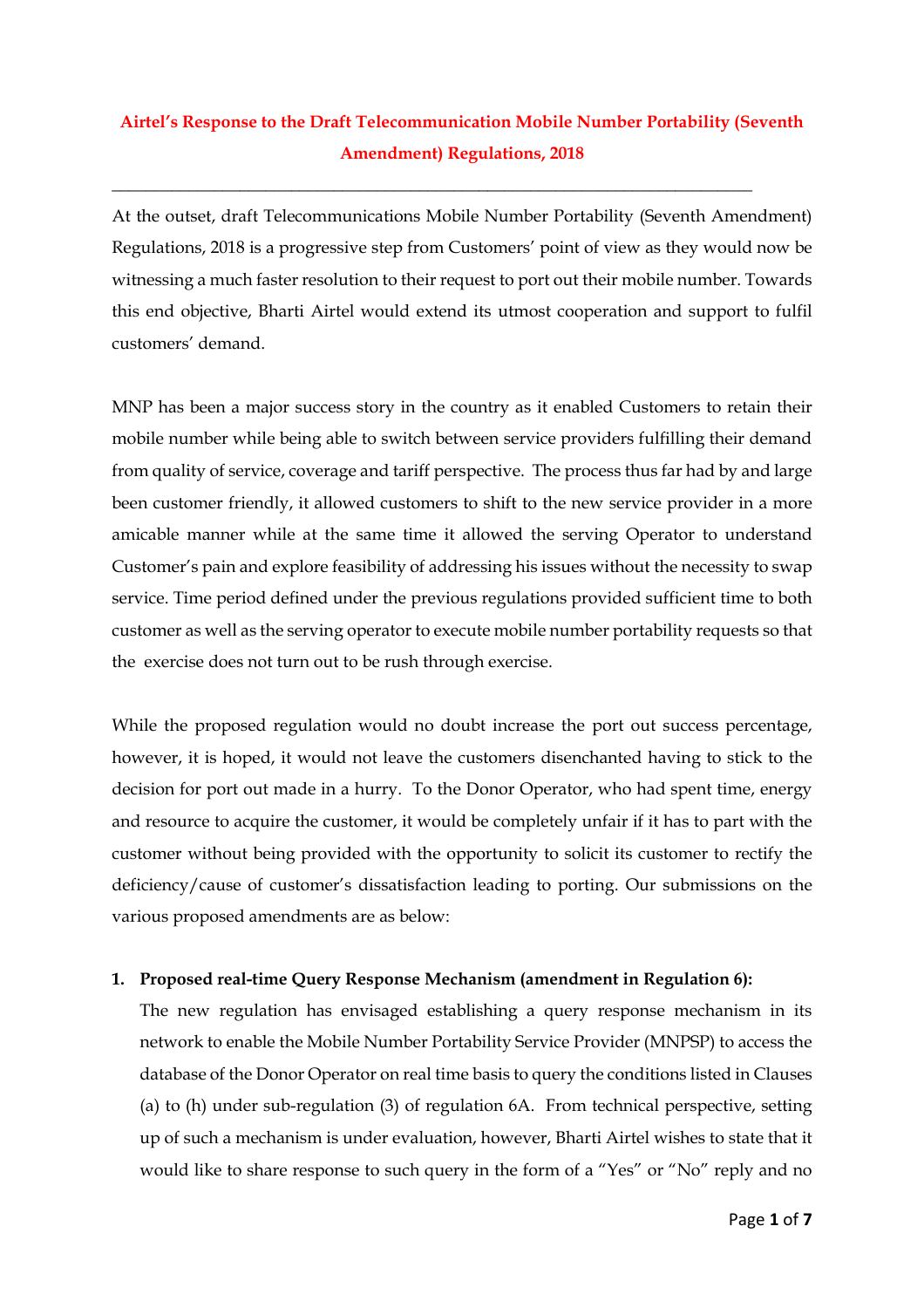data would be exchanged in the process. Additionally, there is no need to ascertain if the customer is a "Pre-Paid" or a "Post-Paid" customer as it has no relevance in the porting out process. It is recommended that such a query arrangement shall not allow MNPSP to create the profile of DO/RO's customers except for obtaining "Yes"/"No" response to all the possible questions proposed to be queried by the MNPSP.

In this connection, reference is drawn to its response to the Consultation Paper on 'Review of Mobile Number Portability (MNP) Process, wherein we have highlighted that giving access of complete customer information to MNPSP would require integration of various systems of donor operator as the information required for donor validation is not available in single interface but is spread over various systems and sharing API of all such systems with the MNPSP can be a huge business risk. Also, the systems deployed by MNPSP would not be absolutely compatible with the systems deployed by DO and RO. If the IT systems of MNSP collapses or gets hacked by any chance then it will heavily impact the systems of DO and RO resulting into complete shut-down of systems. Therefore, the systems cannot be exposed to any other company even if that company is a licensed entity from the Government of India. No organization would like to risk their whole business for a purpose which can be served through other means.

Also, there are many instances where there are agreed contracts with customers and as a donor operator, we need to validate the same and inform the customer accordingly before proceeding for taking action on the port request. This includes - retail customer/commitments of family plans/customer offers & schemes which cannot be checked by Donor Operator in real-time as currently there is no seamless integrated mechanism for checking these grounds hence the same should also be included in the list of donor validations before the UPC generation. The reduced timelines and new processes should be implemented only after these systems are implemented and operationalized.

In the eventuality if TRAI still modifies the regulations and shifts the responsibility of UPC generation from DO to MNPSP, Airtel would like to propose the following steps to reinforce the accountability of MNPSPs for smooth functioning of the porting process, prevention of fraudulent porting, resolution of customer complaints, etc.

Real-time report and Information should be available to all operators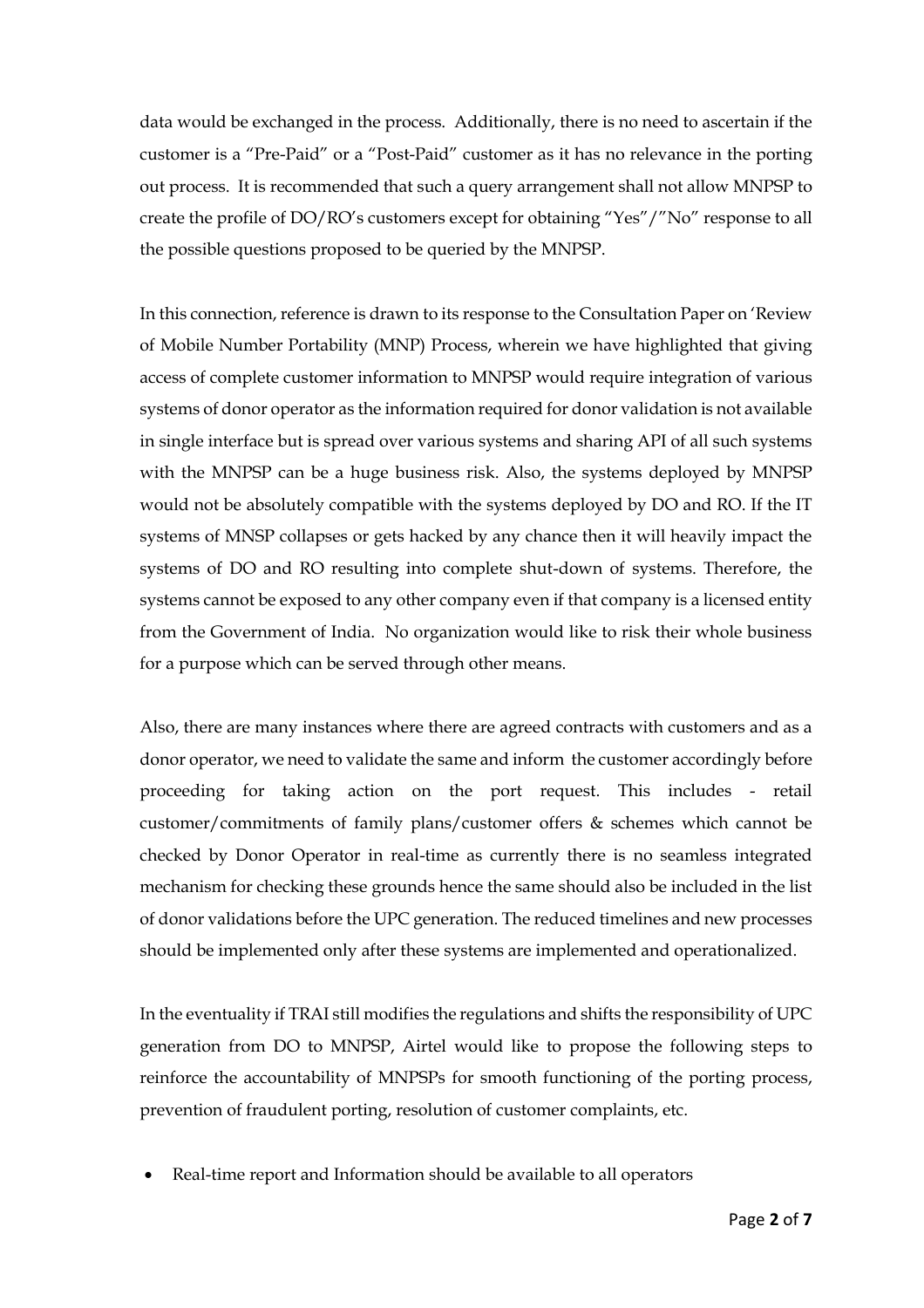- Providing information to customers about the completion of stages of porting requests, specifying the status of the request ( whether it has been accepted or rejected)
- Establish Call Centers to address MNP related complaints from the subscribers.
- Regular audits of IT systems of MNPSP by RO and DO in addition to TRAI and DoT
- Dedicated Customer Redressal desk for all operators
- Re-queue process should be in place for any issues
- Complaint management or Desk should be available in case the customer has any issue.
- BCP should be available
- SLA has to be agreed between the RO/DO and MNPSP

In case there are any lapses on part of the MNPSP, the same would attract appropriate penalties.

#### **2. Reduction in Timelines for the Porting Process:**

Although the draft Regulation proposes reduction in the timelines for the porting process and prescribes stringent timelines to be followed by various entities for accomplishing various tasks however we believe that the proposed reduction in the MNP process would have been possible if the mandate to remove E-KYC process for subscriber acquisition was not received from DOT. If the earlier customer acquisition process through paper CAF is imposed on the TSPs then it will not only increase the time taken in service activation but will require number of activities on part of recipient operator which will take more than 4 days and in the meantime UPC would have expired.

Even if there are no changes in the subscriber acquisition, 4 days would be counterproductive both from a Customer as well as the Operator's point of view. To the customer, the process would be rush through exercise whereas to the serving Operator this would mean denying them an opportunity for a resolution of Customer's grievance, if feasible. On many occasions such issues are minor in nature which may not necessitate a need for MNP.

Further, while draft Regulation proposes the reduction in timelines for Intra-Circle porting, the Intra-Operator (in case inter-circle porting) still remains unchanged as 4 Days.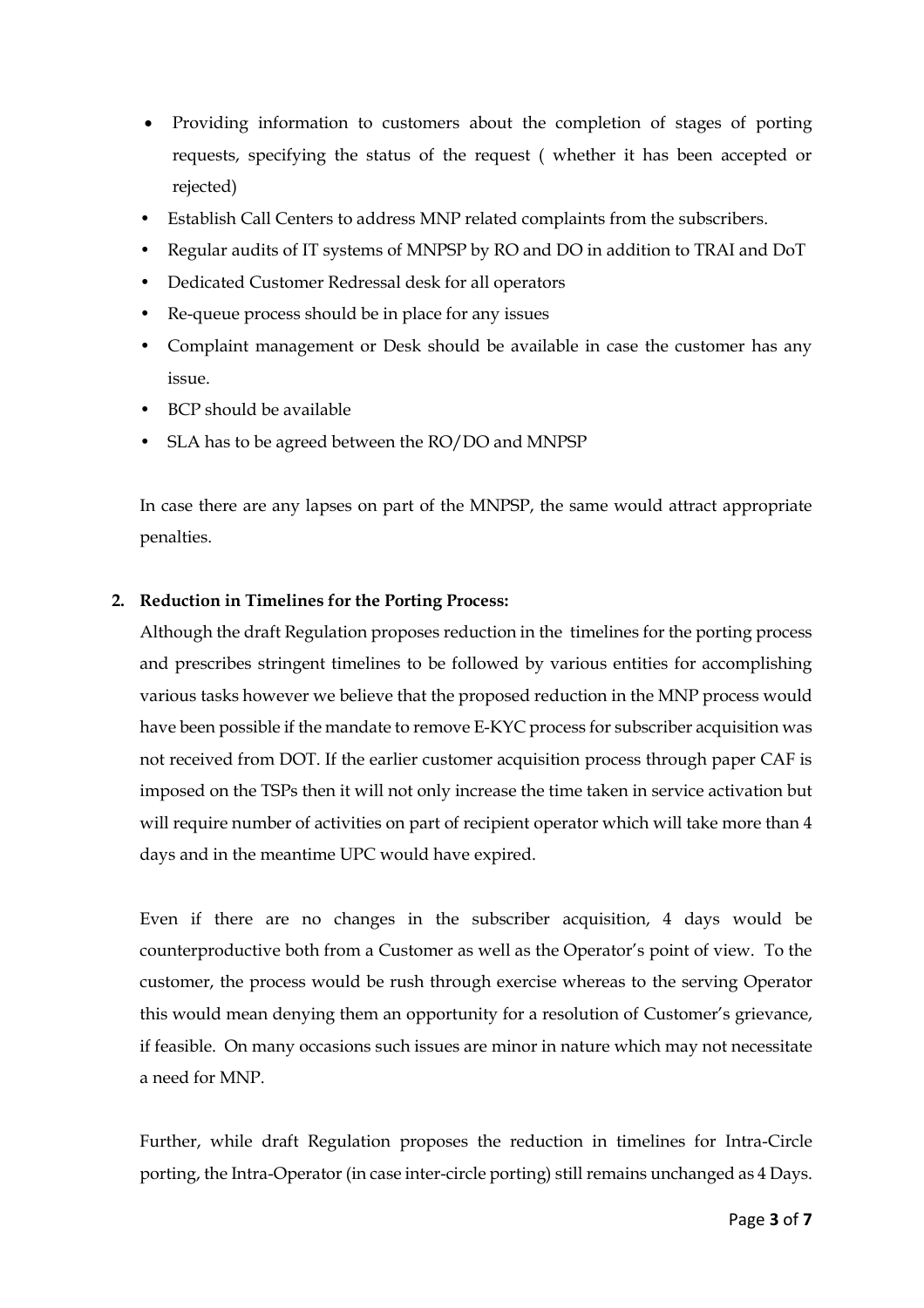We would like to propose that the Inter-Circle Porting (in case of intra-operator porting), the timelines can be reduced to two days, as the porting is within an operator and donor and recipient operator is practically the same.

Also, the Intra-Operator (Inter- circle porting) – where the recipient and donor operator remains same and the porting validations can be done faster, it is understood that there is a basic necessity for customer moving to other circle and may require faster porting , hence there is a need to relook the time, it currently takes for MNP. Since, the validations and activation to new circle has to be done by same operator, the timelines should be reduced to 48hours which is similar to Intra-Circle porting.

#### 3. **Implementation of New Regulation–**

a) The Draft Regulation prescribes that the UPC will be generated by MNPSP only after checking in real time with Donor Operator about the grounds of rejection listed in the Regulation. We would like to submit that donor operator should not only be queried at the time of UPC generation but should also be communicated when the porting process is initiated by the recipient operator and who is the recipient operator in the order to assess the start and end of the window of 24 hours period which is provided to the customer to exercise the choice to CANCEL his/her porting request and to coordinate with the receipent operator in case there are any challenges in recording the cancellation request. The estimation of time taken in the entire porting process stands changed as the entire telecom industry is required to move from online aadhar authentication (E-KYC) to paper acquisition which in itself is a long drawn process and is very time consuming. It is important to note that there is also an important need to make customer aware on the MNP cancellation process, which in current scenario, not many customers are aware of. This awareness will help in creating a transparent environment for customers to select the operator of their choice after thorough evaluation. Thus, Donor operator will require the information for the mentioned events – 1) UPC is not generated by MNPSP due to grounds of rejection, 2) When the request is submitted by RO and it reaches MNPSP, so that effective communication can be made to the customer by donor operator. It is evident from the past instances, that the recipient operator representatives at times, offer lucrative acquisition plans, which have huge ambiguity and are also fake in some exception scenarios. The offers initially committed to customers are not met leading to customer dissatisfaction and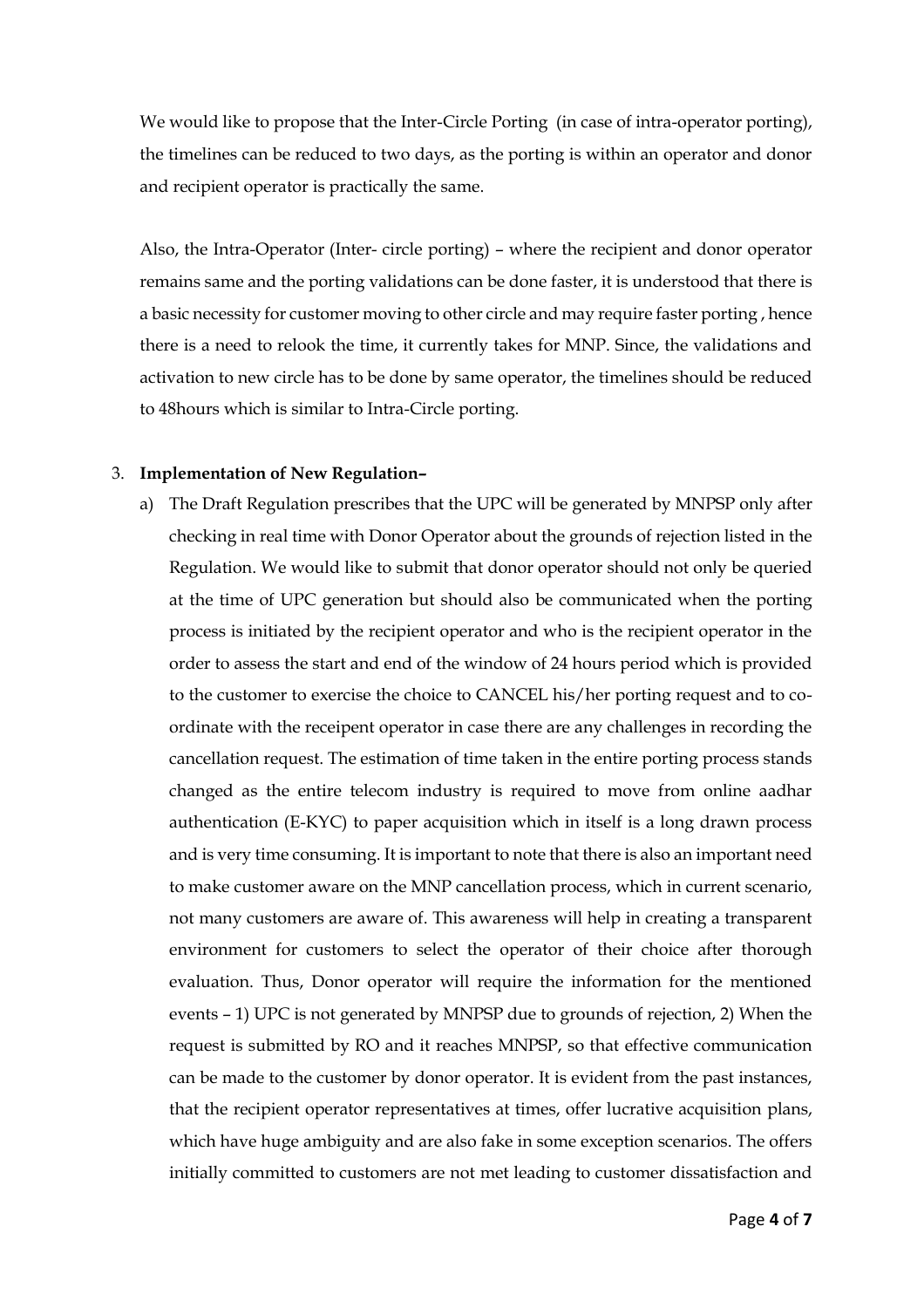leaving customers with no choice than to forcefully port out and continue with RO for next 90 days. Therefore, we would like to submit that donor operator should be communicated when the porting process is initiated by the recipient operator, so that customers can be effectively informed of the cancellation process and the window period for same. The estimation of time taken in the entire porting process stands changed as the entire telecom industry might be required to move from online aadhar authentication (E-KYC) to paper acquisition which in itself is a long drawn process and is very time consuming. It is requested that the MNP cancellation process should be revisited to 48 hours and to do away with the porting scheduling timelines of 36 hours- which means a customer should be given minimum 48 hours for submitting the port withdrawal request and in case there is no cancellation submitted, MNPSP should schedule the port-time after 48 hours. Therefore, Scheduling Porting by MCH within next 36 hours will not be possible hence it should be same as present regulation. Also, the cancellation of porting request by the customer within 24 hours of submitting of porting request is unrealistic as the customer may not be able to make up his/her mind in such short span of time therefore it should be minimum 48 hours from the time request is received by MNPSP. No action on withdrawal request shall be taken by Mobile Number Portability Service Provider if the request is received after 48 hours.

#### 4. **Validity of Unique Porting Code (UPC):**

The validity of the UPC, has been reduced to 4 Days from 15 Days. We submit that UPC expiry should be extended to 7 days instead of 4 days as there is change envisaged in the current subscriber verification & acquisition process.

## 5. **Payment of Pending Dues in case of Post Paid Subscribers:**

In the present regulation the porting is done even if there are pending unbilled dues and the Donor Operator has to continue chasing the customer for recovery of its un-billed (at the time of porting) dues and is at the mercy of Receipent Operator for recovery of those dues.

In the current market scenarios, almost all post paid customers are on monthly bundled packs where the monthly minimum charges is committed at the beginning of the month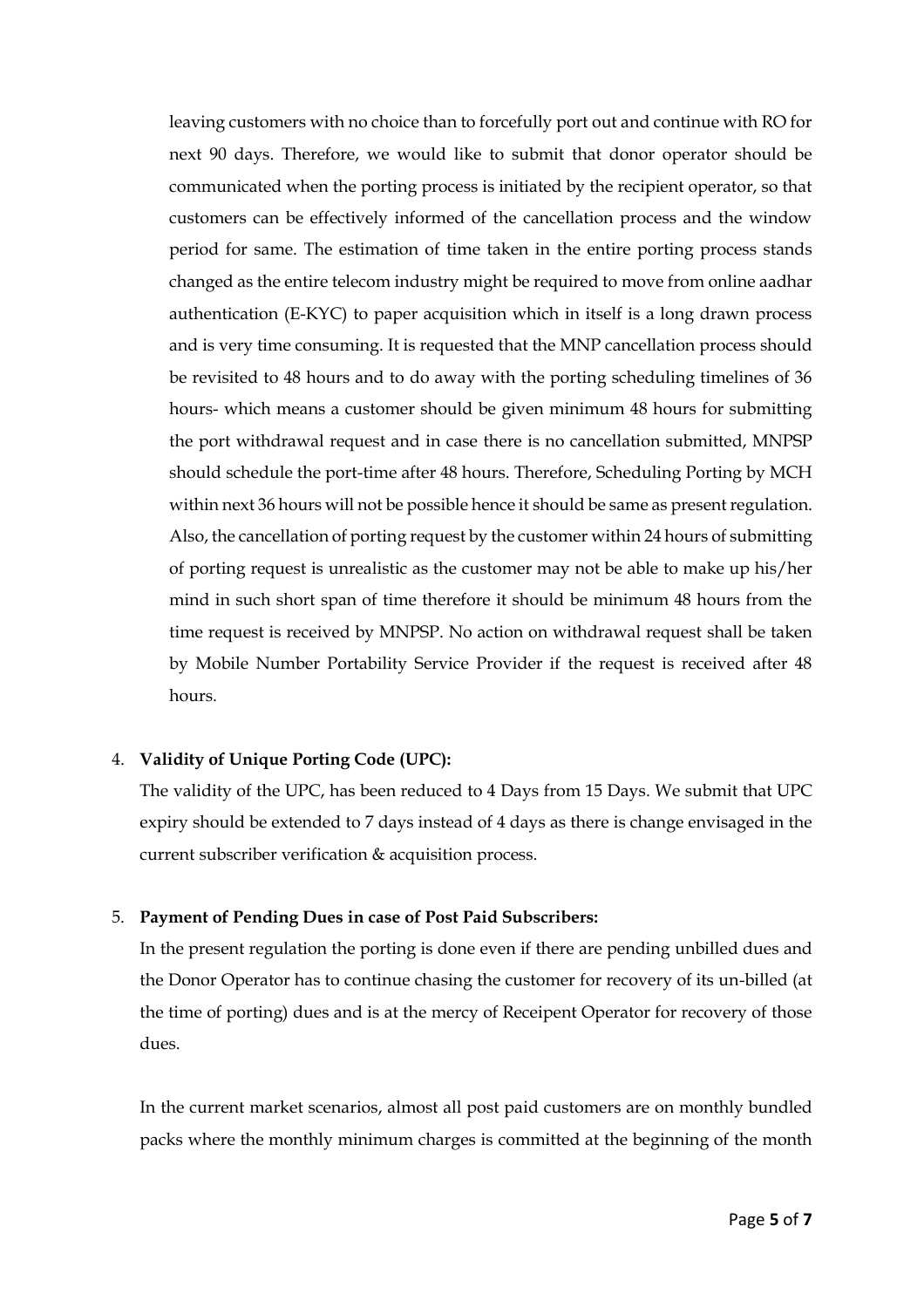however the bill is generated at the end of month along with the variable charges incurred during the month.

All such customers are fully aware of their commitment accrued at the beginning of the month itself and are not required to wait till the next billing cycle for getting the bill. Therefore these customers should be mandated to pay those dues before porting. This will not only help in less burden on MNPSPs to recover such unpaid dues but will also help Donor Operators to efficiently collect their dues while the customers are still live in their own network.

These customers can be informed to pay billed and unbilled charges by the way of generation of Hot bill immediately after generation of UPC or on port validation date so that the dues are cleared by the customer before porting out. The process of Non-payment disconnection can be completely done away with.

We would strongly recommend that in the changed business scenario and technological advancement allowing hot/instant billing, the Donor Operator should be allowed to collect all unpaid dues from the customer before the porting itself.

## 6. **Withdrawal of Port Request –**

As per the proposed amendments in Regulation 12, customer can withdraw porting request through SMS within 24 hours of submitting of porting request. In this regard, we submit that, the port withdrawal window should be extended to 48 hours instead of 24 hours. Ideally, withdrawal window should be extended to till "port declaration date" by MNPSP so that there is no time limitation for customer to send the cancellation request. The customer should be free to send port withdrawal whenever he wishes to cancel port request and MNPSP should cancel the port immediately once the SMS is received.

Further, there have been cases where the customer number still gets re-pushed (for porting) by Recepint Operators even if the customer has sent the cancellation request which later leads to inter operator issues as well as customer complaints. Hence, in scenario when the customer cancels the porting request, the receipent operator should not be allowed to re-push the request of porting using the same UPC code. In case customer